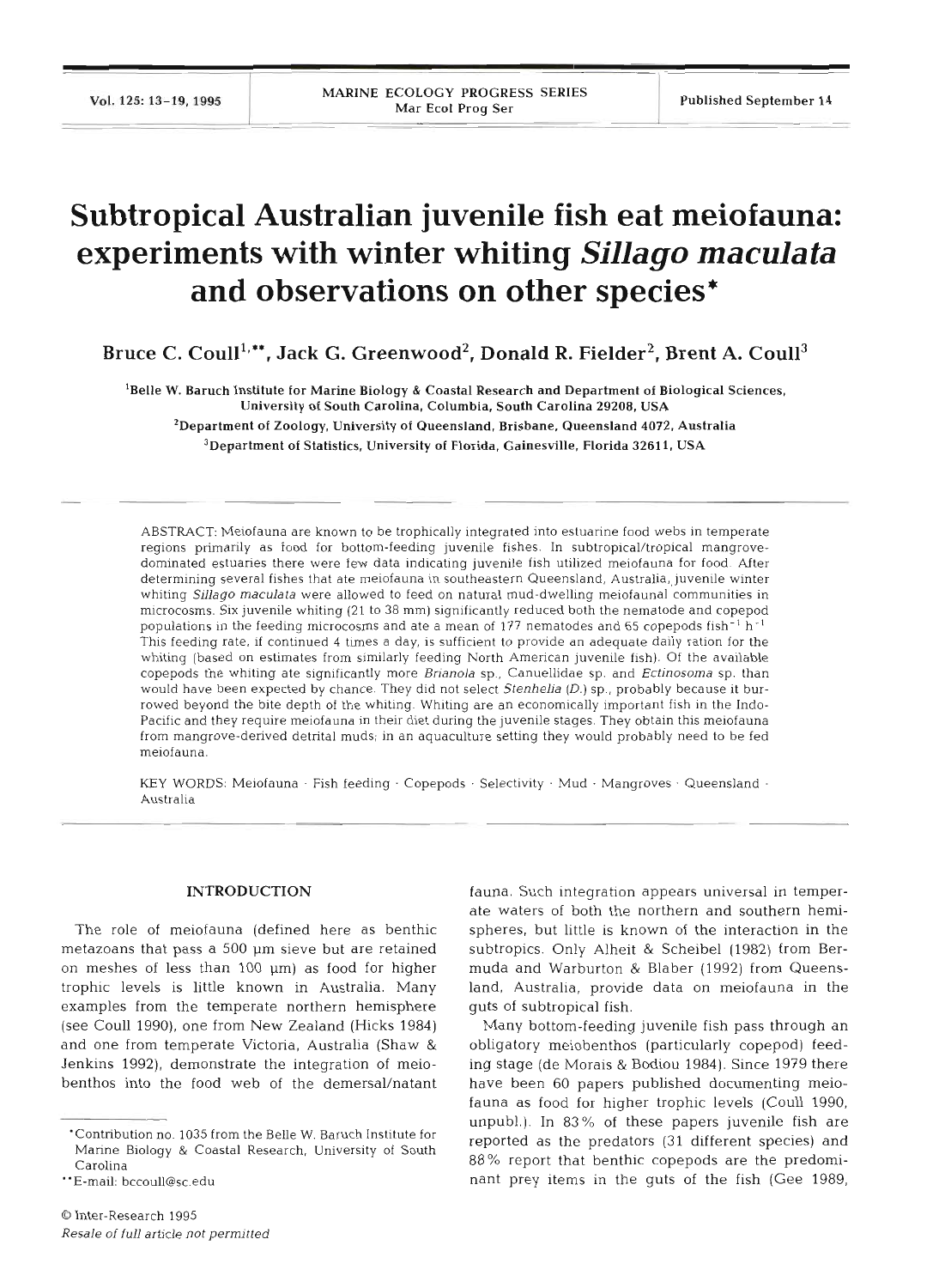Nelson & Coull 1989) or an artifact of non-chitinous many, and what kinds of, meiofauna were eaten. meiofauna being digested rapidly and thus not being visually present in the fish guts (Scholz et al. 1991, Feller & Coull 1995). Whatever the reasons it is very METHODS clear that meiobenthic copepods are an important dietary component of many juvenile fishes from Sampling and experimental procedure. Juvenile

the southeastern United States, meiofauna are fully ous fish so collected, and preserved fish previously colintegrated into the diet of juvenile fish (see Coull 1990 lected by researchers at the University of Queensland, and Feller & Coull 1995 for synopses) and one might were dissected and their gut contents examined. Every therefore expect them to be so integrated in detritus- winter whiting Sillago maculata less than 43 mm stanbased mangrove systems of the subtropics. However, dard length (SL) examined had meiofauna (especially there have been no quantitative studies of the role of benthic harpacticoid copepods) in the stomach (foremeiofauna as food for higher trophic levels in man- gut) and intestine (hindgut). These whiting were very grove ecosystems (see Alongi & Sasekumar 1992). common, obviously feeding on meiofauna in nature, Nematodes have been reported in the guts of prawns and the copepods in their guts belonged to genera and small fish in Indian mangroves (Krishnamurthy found in muddy intertidal Moreton Bay substrates et al. 1984). Moreton Bay, southeastern Queensland, (Hicks & Coull 1983). Thus juvenile winter whiting and where the present study was conducted, is, in many muddy substrates were selected for experimentation. ways, the subtropical mangrove equivalent of south- Whiting for the experimental trials were collected eastern U.S. salt marsh ecosystems. Both are highly from Wellington Point, Redlands Shire, Queensland productive detritus-based ecosystems (mangrove vs  $(27° 27.8' S, 153° 14.4' E)$ . Fish for the experiments Spartina) with copious quantities of rich detrital mud were then transported to the Fisheries Laboratory, where most juvenile meiofaunal-feeding fish prefer to CSIRO, Cleveland, Queensland, and held in the runfeed (Smith & Coull 1987, Coull 1988, Shaw & Jenkins ning seawater aquaculture laboratory. The fish were 1992), both are shallow estuarine systems that serve as collected the day before the experimental trials and major nursery grounds for juvenile fish, both are used starved for 24 h prior to use. heavily for recreational fishing, and both are under Whole sediment experiments (sensu Smith & Coull threat of destruction from urban/industrial develop- 1987, Service et al. 1992) were conducted in microment. **cosms made of PVC pipes (23.5 cm inner diameter**  $\times$ 

determine the role of meiofauna in the diet of More- cut 11 cm up from the base. These microcosms used ton Bay juvenile fish and compare this role to that as cores were sunk 6 cm deep in very soft mangroveknown from southeastern U.S. salt marsh ecosystems. detrital muds adjacent to the boat ramp of the CSIRO Specifically, we determined juveniles of several fish laboratory in Cleveland (27° 31' S, 153° 17' E), sealed species that ate meiofauna and selected one (the at the bottom with a  $29 \times 29$  cm metal sheet and winter whiting or trumpeter sillago Sillago maculata transported to an empty laboratory seawater table Quoy & Gaimard) for experimental feeding trials with within 20 min. The microcosms' (with the 6 cm of meiofauna. Whiting (several species) are important mud) windows were covered with 77 pm mesh to recreational and commercial fishes in Australia - prevent meiofauna/fish escaping, and coarsely fil-6082 t reported landed in 1990 (McKay 1992), and S. tered running seawater was introduced slowly into maculata is a major species in Queensland (Quinn the seawater table. The final water level was main-1992). There were 22718 t of sillaginid fishes tained at the window openings and the microcosms reported to be commercially landed in the Indo- were allowed to equilibrate overnight. The entire Pacific region in 1990 (McKay 1992), but this is prob- experiment was conducted twice. In the first replicate ably a gross underestimate because in many areas (19 August 1994) there were 8 microcosms, 4 with they are taken by small-scale fishermen who do not fish and 4 without fish. In the second replicate (5 Seprecord their catches (McKay 1992). They are also tember 1994), there were 6 microcosms, 4 had fish, important in estuarine aquaculture in India, Japan **2** did not. Immediately before experimentation three and Taiwan, with research under way in Australia 2.0 cm inner diameter cores (4 cm deep to include the (McKay 1992), thus determining their natural food redox layer) were taken from each microcosm to estirequirements is imperative. In our experiments juve- mate initial (before fish addition) meiofaunal abunnile whiting were allowed to feed on natural meio- dance in the microcosm. The core holes were filled

Coull 1990). Copepod dominance may be real (e.g. fauna1 communities in microcosms to determine how

around the world. fish were collected by seine (2 mm mesh) and dip net In detritus-based Spartina alterniflora ecosystems in (1 mm mesh) from several areas in Moreton Bay. Vari-

The overall objective of the present study was to 22.5 cm height) with two 5.5 cm diameter windows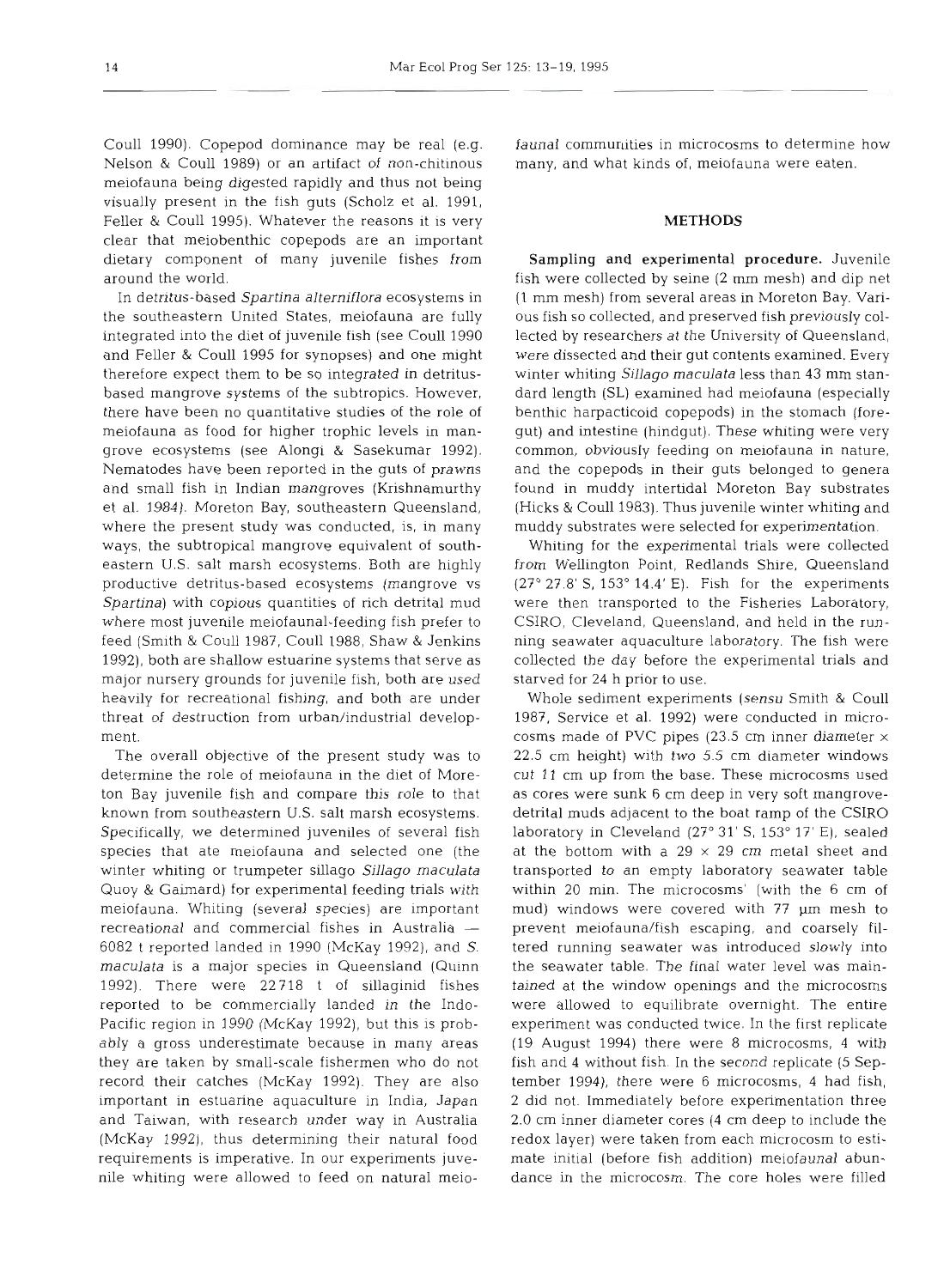with cured silicone plugs. Into 4 randomly chosen microcosms, six 21 to 38 mm starved whiting were added and allowed to feed for 6 h. After 6 h of fish feeding, another set of three 2.0 cm diameter cores were taken in both the fish and no-fish microcosms. All initial and final cores were fixed in 10% formalin/Rose Bengal. The fish were removed immediately and fixed after the final cores had been taken. Meiofauna from the cores and from the fish guts were enumerated to major taxon and copepod species.

Statistical analyses. Nematodes and copepods comprised 98.7 % of the fauna and thus were the taxa analyzed. To control for differences in initial abundances between microcosms when examining the effects of the fish, an analysis of covariance (ANCOVA) was conducted using the final abundance as the response, the initial abundance as the covariate, and presence of fish as the treatment. No evidence of heterogeneity of slopes was found (copepods:  $p = 0.8230$ ; nematodes:  $p = 0.5018$ ). In addition, initial abundances were not significantly different in the microcosms containing fish from those not containing fish (copepods:  $p =$  $0.3948$ ; nematodes:  $p = 0.3462$ ). Thus, no evidence of assumption violations was found for the ANCOVA analysis Least-square mean final abundances were examined to determine which treatment (fish or no fish) had lower abundance values for the average initial abundance (the covariate). A paired  $t$ -test was used to detect differences between initial abundances and final abundances for those microcosms not containing fish.

To determine if 1 or more copepod species was preferentially selected by the preying fish, we estimated the natural log  $(L)$  of the odds ratio  $(O)$ , i.e.  $O =$  $p_1(1-p_2)/p_2(1-p_1)$ , where  $p_1$  is the proportion of a prey taxon in the diet of fish and  $p_2$  is the proportion of a prey taxon in the environment where the fish had fed. Following Gabriel (1979), 95 % confidence intervals on L were calculated, in effect testing the null hypothesis of no selectivity for each copepod species (i.e. the preying fish did not select a particular species). The sign  $(\pm)$ of the statistic L and the confidence limits indicates a positive or negative selection, respectively. Additionally, the further a confidence interval is from zero, the more selective the fish are toward a particular species. In order to make these confidence intervals more interpretable, the antilog of the confidence limits of  $L$  was taken to provide  $95\%$  confidence limits on  $O$  (Agresti 1990). For example, a confidence interval  $(5,10)$  on  $O$ for a particular species would estimate the odds of finding a copepod of that species in the fish gut to be 5 to 10 times greater than the odds of finding that species in the feeding arena. Statistical analyses were conducted using SAS (1985) and SPLUS (Becker et al. 1988).

## RESULTS

From the field-collected fish, fish in other investigators' collections and 1 fish known from the literature, 7 species of Queensland fish (Table 1) were recorded as having benthic copepods as an important component of their gut contents (Table 1). Winter whiting and the goby *Favonigobius exquisitus* (Whitley) had almost exclusively harpacticoid copepods in their guts (Table 1).

Water temperature and salinity in the first whiting feeding experiment were  $19.7^{\circ}$ C and  $35\%$ , in the second replicate 21°C and 35%o respectively. The paired *t*test indicated no significant difference between initial and final nematode and copepod abundances for those microcosms without fish (copepods:  $p = 0.3597$ ; nematodes:  $p = 0.2044$ ) (Fig. 1). The ANCOVA indicated a significant difference between the final abundances for the microcosms containing fish and those not containing fish for a constant value of initial abundance (copepods:  $p = 0.0001$ ; nematodes:  $p = 0.0001$ ). The final abundance least-square means (lsmean) for fish and no-fish microcosms demonstrated both taxa were significantly reduced in microcosms containing fish (copepod lsmean: fish =  $42.68$ , no fish =  $96.85$ ; nematode lsmean: fish =  $111.63$ , no fish =  $258.66$ ). Mean initial nematode abundance was  $269.8 \pm 14.6$  (SE) per 10 cm<sup>2</sup> and copepods averaged 113.3  $\pm$  6.1 per 10 cm<sup>2</sup> in the initial samples. Fig. 1 gives a summary of the initial means and the least-square means for the final meiofaunal abundances in the fish and no-fish microcosms.

When the difference in meiofauna abundance (final no-fish value minus final fish value, i.e. the calculated number of meiofauna removed) was converted to the whole aquarium  $(433.7 \text{ cm}^2)$  the fish removed a mean of 6380 nematodes and 2344 copepods over the 6 h feeding period. This equates to 177 nematodes and 65 copepods  $fish^{-1}$   $h^{-1}$ . Because not all fish fed this is a conservative estimate of individual consumption.

Of 48 fish used in the experiments, 40 were examined (8 fish escaped our collection at the end of the experiment) and 26 of the 40 had meiofauna in their guts (Table 2). The gut contents (foregut and hindgut) of the whiting allowed to feed were overwhelmingly dominated by copepods, even though nematodes were the dominant taxon in the sediments and were significantly reduced by the fish feeding (Fig. 1). Copepods comprised 96.5% (range 0 to  $313$  copepods fish<sup>-1</sup>) of the prey in the foregut and were the only prey in the hindgut. Enumeration and identification of the hindgut copepods was impossible because they were primarily in pieces. Nematodes were rare in both portions of the gut com-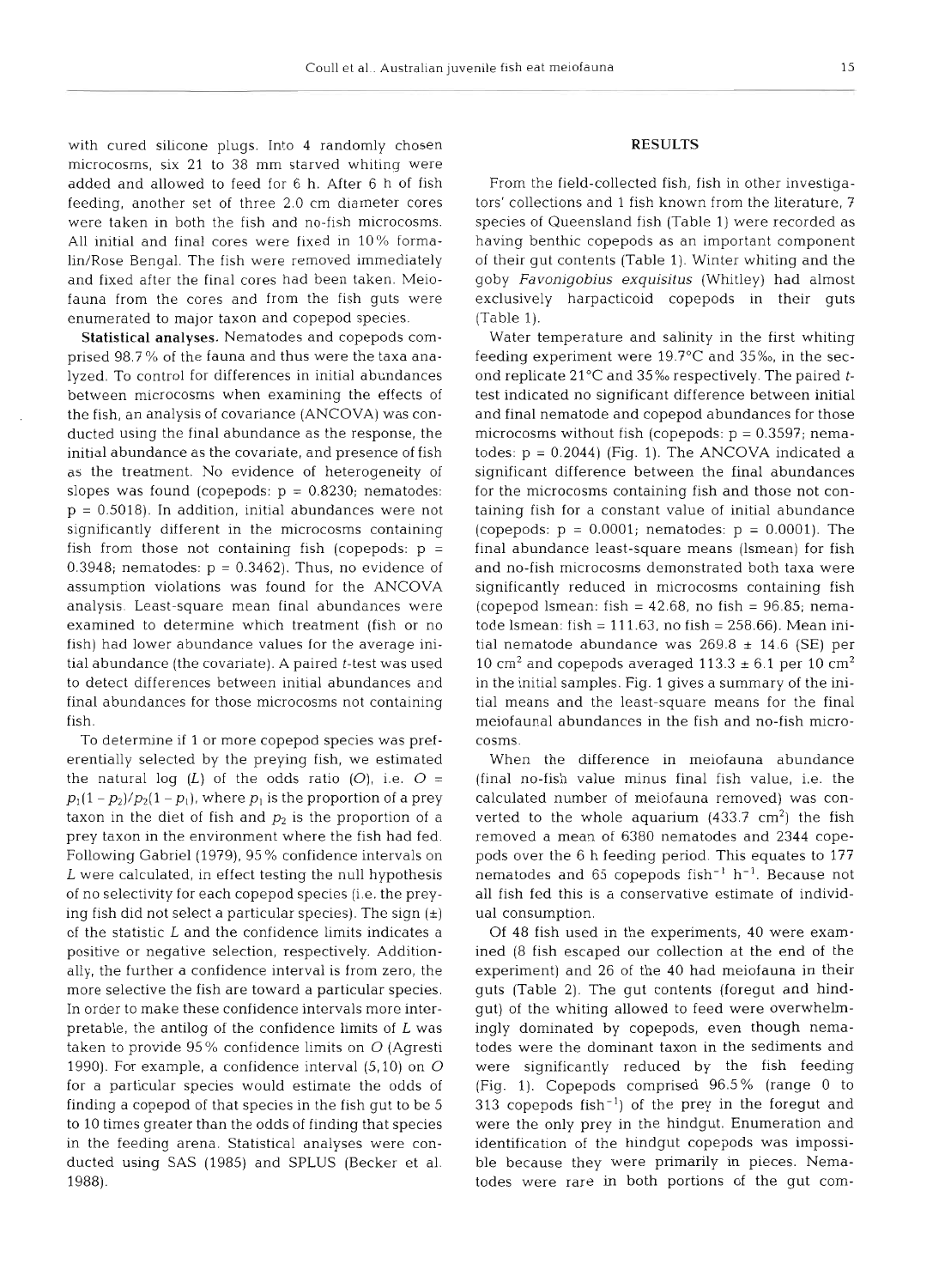| Species                                                     | Common<br>name                   | No.<br>examined | No. with<br>meiofauna | Size of fish<br>examined (mm) | Dominant<br>prey                 | Mean % dominant<br>prey by number |
|-------------------------------------------------------------|----------------------------------|-----------------|-----------------------|-------------------------------|----------------------------------|-----------------------------------|
| Sillaginidae                                                |                                  |                 |                       |                               |                                  |                                   |
| Sillago maculata<br>Quoy & Gaimard                          | Winter whiting                   | 43              | 43                    | $15 - 43$                     | Harpacticoid<br>copepods         | > 80                              |
| S. ciliata Cuvier                                           | Sand whiting                     | 7               | $\overline{4}$        | $21 - 38$                     | Harpacticoids                    | 47                                |
| Gobiidae                                                    |                                  |                 |                       |                               |                                  |                                   |
| Favongobius<br>exquistus Whitley                            | Goby                             | 16              | 15                    | $16 - 31$                     | Harpacticoids                    | > 80                              |
| Amoya sp.                                                   | Goby                             | 6               | 4                     | $17 - 27$                     | Harpacticoids/<br>foraminiferans | 50/40                             |
| Valenciennia<br>longipinnis<br>(Lay & Bennett) <sup>a</sup> | Goby                             | Ś               | Ś                     | Ş                             | Harpacticoids                    | 56                                |
| Theraponidae                                                |                                  |                 |                       |                               |                                  |                                   |
| Pelates quadra-<br>lineatus (Bloch)                         | Trumpeter                        | 9               | 9                     | $19 - 40$                     | Harpacticoids                    | 41 <sup>b</sup>                   |
| Leiognathidae                                               |                                  |                 |                       |                               |                                  |                                   |
| Leiognathus<br>moretoniensis<br>(Oqilby)                    | <b>Black banded</b><br>pony fish | $\mathbf{1}$    |                       | 45                            | Harpacticoids                    | $65^{\rm b}$                      |
| L. splendens<br>$(Cuvier)^c$                                | Pony fish                        | 1               | 1                     | 65                            | Harpacticoid<br>Longipedia sp.   | > 80                              |

Table 1. Field-collected Queensland juvenile fish with meiofauna in guts

<sup>a</sup> All information from St. John et al. (1989). Fish not examined by present authors

Warburton & Blaber (1992) also report harpacticoid copepods as a dominant prey item

**<sup>C</sup>**Specimen from Gulf of Carpentaria, Queensland. From Mr Jonathan Staunton-Smith (University of Queensland).

Copepods identified by B. C. Coull

prising only **3.4** % (maximum of **11** nematodes in 1 fish) in the foregut (Table 2); no nematodes were contained zero, i.e. the null hypothesis of no selectivity is observed in the hindgut. The 26 fish had a total of **2423** copepods in the foregut.

from the initial sediment samples. **Six** species comprised 84 % of all the copepods (Table **3).** Of the 40 fish examined, the gut contents contained the same 6 species, but in the microcosms (Table 3). All the copepod species are in different proportions (Table 3). In the log odd ratio se-

Twelve species of benthic copepods were identified lected by the fish while Stenhelia (D.) sp., Halicyclops wity analysis none of the 95% confidence intervals<br>ained zero, i.e. the null hypothesis of no selectivity is<br>cted at the  $0.05 \alpha$  level for all species. Canuellidae<br>*Brianola* sp. and *Ectinosoma* sp. were positively se-<br>



Fig. 1. Mean abundance (± SE) of nematodes and copepods initially (I), and after the 6 h in treatments with fish (FF) and no fish (NFF).  $*$ Significant abundance difference at  $p < 0.05$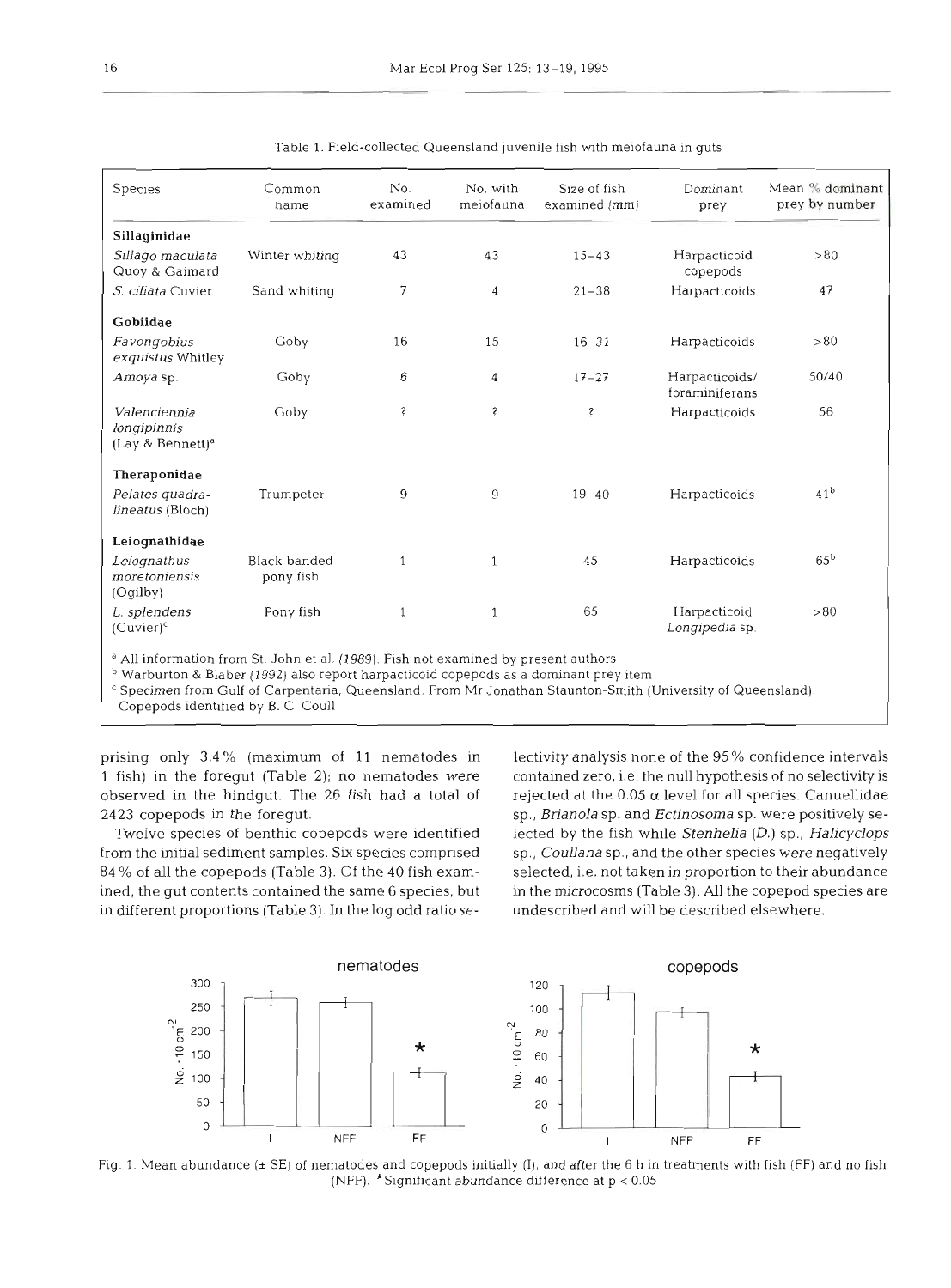| Fish           | Fish<br>size (mm) | Cope-<br>pods | Nema-<br>todes          | Other<br>taxa  | Carcasses<br>in hindgut |
|----------------|-------------------|---------------|-------------------------|----------------|-------------------------|
| $\mathbf{1}$   | 23                | 161           | $\overline{c}$          | $\mathbf 1$    | Y                       |
| $\overline{c}$ | 34                | 103           | 4                       | 0              | Y                       |
| 3              | 24                | 39            | $\overline{2}$          | 1              | Y                       |
| $\overline{4}$ | 30                | 146           | 3                       | $\theta$       | Y                       |
| 5              | 29                | 173           | $\overline{c}$          | $\theta$       | Υ                       |
| 6              | 28                | 7             | $\mathbf 0$             | $\overline{0}$ | N                       |
| 7              | 24                | 227           | 5                       | 4              | Y                       |
| 8              | 38                | 153           | 3                       | $\mathbf{1}$   | Y                       |
| 9              | 32                | 54            | $\mathbf 1$             | 1              | Y                       |
| 10             | 28                | 74            | $\mathbf 1$             | 1              | Y                       |
| 11             | 36                | 28            | $\overline{c}$          | 1              | Y                       |
| 12             | 31                | 313           | 11                      | $\overline{c}$ | Y                       |
| 13             | 32                | 76            | 3                       | $\mathbf{1}$   | Y                       |
| 14             | 23                | 56            | 0                       | $\overline{0}$ | Y                       |
| 15             | 27                | 27            | 0                       | $\mathbf{1}$   | Y                       |
| 16             | 25                | 29            | $\mathbf{1}$            | $\mathbf{1}$   | Y                       |
| 17             | 24                | 30            | $\,1$                   | $\mathbf{1}$   | Y                       |
| 18             | 31                | 24            | $\overline{c}$          | $\overline{0}$ | Y                       |
| 19             | 36                | 221           | 6                       | $\mathbf{1}$   | Y                       |
| 20             | 24                | 72            | $\overline{\mathbf{c}}$ | $\overline{0}$ | Y                       |
| 21             | 28                | 11            | $\mathbf{0}$            | $\mathbf{0}$   | N                       |
| 22             | 31                | 163           | 6                       | $\overline{c}$ | Y                       |
| 23             | 29                | 42            | $1\,$                   | $\overline{c}$ | Υ                       |
| 24             | 31                | 19            | 2                       | $\overline{0}$ | N                       |
| 25             | 26                | 69            | $\overline{0}$          | $\overline{c}$ | Y                       |
| 26             | 37                | 101           | 3                       | $\mathbf{1}$   | Y                       |

Table 2. Abundance of meiofauna taxa in the foreguts of 26 fish that fed in the microcosm experiments. Y: yes; N: no

tial sediment and in fish foreguts after 6 h of feeding. Also L (ln of the odds  $\frac{32}{8}$  over 12 h, in only 6 h, 6 whiting the order than twice the amount of ratio) and its 95% confidence limits and O (antilog of L), the odds ratio (and leduced more than twice the amount of<br>95% confidence limits). For example, the confidence interval (CI) (3.39, 5.47) leeduced that the spot had  $95%$  confidence limits). For example, the confidence interval (CI) (3.39, 5.47) on O for Brianola sp. estimates the odds of finding this species in fish guts to an equal amount of copepods. Removal be 3.4 to 5.5 times greater than the odds of finding that species in the feeding of 177 nematodes and 65 copepods  $h^{-1}$ arena. The **C1** (0.03.0.12) on Ofor Stenhelia (D.) sp. estimates the odds of findarena. The Cr (0.05, 0.12) on O for *Stemmena* (D.) sp. estimates the odus of find-<br>ing this species to be approximately 8 to 33 times greater in the whiting<sup>-1</sup> is a substantial removal rate, field than in the fish guts matching the daily ration calculations for

| <b>Species</b>                                                              | $%$ in<br>sediment | $%$ in<br>foregut | 95 % CI<br>on L  | $O$ and<br>95% CI |  |  |
|-----------------------------------------------------------------------------|--------------------|-------------------|------------------|-------------------|--|--|
| Canuellidae sp.                                                             | 20.2               | 24.4              | $0.24 \pm 0.22$  | 1.27(1.02, 1.58)  |  |  |
| Stenhelia (D.) sp.                                                          | 14.3               | 1.0               | $-2.77 \pm 0.63$ | 0.06(0.03, 0.12)  |  |  |
| Ectinosoma sp.                                                              | 14.0               | 19.1              | $0.36 + 0.25$    | 1.43(1.12, 1.84)  |  |  |
| Brianola sp.                                                                | 12.7               | 38.6              | $1.46 \pm 0.24$  | 4.30 (3.39, 5.47) |  |  |
| Halicyclops sp.                                                             | 11.6               | 4.9               | $-0.94 \pm 0.35$ | 0.39(0.28, 0.56)  |  |  |
| Coullana sp.                                                                | 11.0               | 6.6               | $-0.56 \pm 0.32$ | 0.57(0.41, 0.79)  |  |  |
| Other species                                                               | 16.2               | 5.5               | $-1.19 \pm 0.32$ | 0.30(0.22, 0.42)  |  |  |
| ('Other species' included representatives of the genera Longipedia, Pseudo- |                    |                   |                  |                   |  |  |

stenhelia, Enhydrosoma, Diarthrodes, Nannopus and Metis)

# **DISCUSSION**

The 7 field-collected fish species with meiofauna in their guts (Table 1) were all relatively small fish. The 65 mm pony fish Leiognathus splendens was a surprise; rarely do flsh over 40 mm have meiofauna in their guts. However, pony fish have a protrusible buccal apparatus that tapers to a small opening and thus, while larger than the typical fish that eats meiofauna, the mouth gape is approximately the same size. We report on winter whiting 15 to 43 mm (Table l), but we dissected several specimens between 43 and 80 mm and found no meiofauna in any whiting in this size range. Once the whiting reach 43 mm, their diet consists of polychaetes, amphipods and other larger crustaceans. This is consistent with other meiofaunal feeding fishes that undergo an ontogenetic shift to macrofaunal sized prey at some particular size. With whiting it appears to be around 40 mm; with flatfishes it occurs at a much smaller size (Hicks 1984, Gee 1989, Shaw & Jenkins 1992).

Six 21 to 38 mm juvenile whiting feeding in mangrove-derived detrital mud reduced nematode abundance by 54 % and copepod abundance by 56% over the 6 h feeding period. Most of the fish from the microcosms had meiofauna in their guts (Table 2). Clearly there was feeding on the meiofauna (Fig. 1) and, like juvenile spot from the southeastern U.S. the whiting significantly reduced the abundance of nematodes and copepods in the microcosms. Smith & Coull (1987)

found that 30 similarly sized juvenile spot feeding in natural mud reduced nematodes by 29% and copepods by<br>Table 3. Percentage abundance of the dominant benthic copepods in the ini-<br> $52\%$  over 12 h. In only 6 h, 6 whiting juvenile spot (Feller & Coull 1995). Based on foregut content only there were 2423 copepods in the guts of 26 fish allowed to feed for 6 h (Table 2), while the same 26 fish accounted for the removal of 10 140 copepods in the 6 h (26 fish  $\times$  65 copepods h<sup>-1</sup>  $\times$  6 h). If there was the same amount of copepods in the hindgut (they could not be enumerated because they were in pieces) as in the foregut, then approximately one-half of the missing copepods are accounted for in the fish guts. Perhaps the others were eaten early during the feeding period and passed. If juvenile whiting (like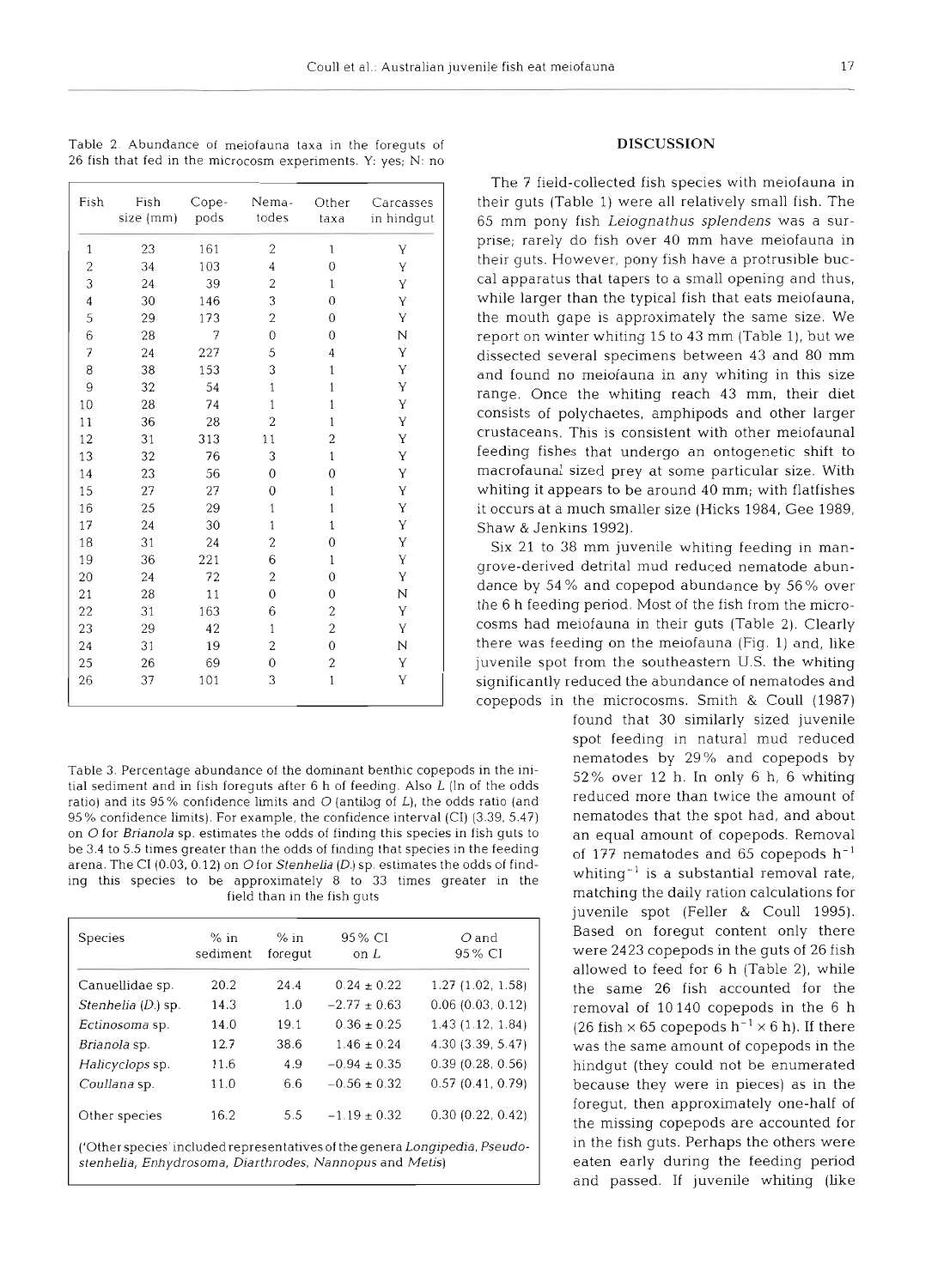juvenile spot) feed up to 4 times a day (sensu Feller & Coull 1995) they should be able to sustain their necessary growth from the number of copepods removed.

A most surprising result of the major taxon analyses was the absence of nematodes in the guts of the fish, even though the whiting removed 54% of all the nematodes. Where did the nematodes go? Most likely the nematodes were digested with no visual remains. In juvenile spot, nematodes can only be observed visually for  $2\frac{1}{2}$  h after ingestion; copepods remain visible for the entire gut clearance time, up to 8 h (Scholz et al. 1991). We suspect this to be similarly true for the juvenile whiting studied here. They feed similarly to spot, taking small bites of the sediment surface and somehow extracting the meiofauna  $-$  we don't know exactly how spot extract the meiofauna either, although it has been suggested that the gill rakers are involved (Yetman 1979). Gut clearance times are probably also similar for these similarly feeding and sized fish. Spot gut volume and fullness decreased to constant levels in 4 h (Feller & Coull 1995). If nematodes are also similarly digested in about 2 h in the whiting, and gut clearance is 4 to 6 h, the whiting most likely fed on nematodes in the first 4 h of our experiment and, just like spot, ingested nematodes were digested before we fixed the fish for observation. Alternatively, the nematodes may not have been eaten, but burrowed deeper into the sediment in response to the feeding fish (Fitzhugh & Fleeger 1985) and were therefore not collected by our sampling. This is unlikely since we took our samples to include the redox layer. While some nematodes have the ability to withstand anoxia for long periods of time (Heip et al. 1985), most marine free-living nematodes inhabit oxic sediments (Heip et al. 1985). Thus there was no vertical escape route for most of the nematodes and they therefore must have been eaten.

Retrospectively, we probably let our fish feed too long. Beside the nematode digestion problem mentioned above, we saw many benthic copepod exoskeletons in the hindgut (evidence of early feeding, and digestion). The absence of prey in 14 of the 40 fish (Table 2) may have been the result of fish that fed early and cleared their guts. We also suspect the meiofauna might have been greatly reduced in the first few hours and thus prey density would have been below the threshold level necessary for continued or adequate Acknowledgements. This research was conducted while the

ity) for Brianola sp. provides the strongest evidence of CSIRO, Cleveland, Queensland for use of their running seacosms. Clearly, Brianola sp. was the favorite food of the identifying our predator as *Srllago* maculata. Dr H. K. Larson,

fish. Brianola sp. is a large harpacticoid (0.75 mm) and a surface dweller. The other species positively taken by the whiting, Canuellidae sp. and Ectinosoma sp., also occupy the surface flocculent layer.

Most strikingly absent from the fish guts was Stenhelia (D.) sp., which comprised 14.4 % of the available fauna but only 1.0% of the copepods in the fish foregut. The 95 % confidence interval on the odds ratio for Stenhelia (D.) sp, estimated the odds of finding a Stenhelia (D.) sp. in the microcosms to be approximately 10 to 20 times the odds of finding a Stenhelia  $(D.)$  sp, in the fish gut (Table 3). That juvenile whiting did not eat Stenhelia  $(D.)$  sp. is fully consistent with previous studies of juvenile fish feeding in muddy copepod assemblages with genera similar to those encountered here. Feller et al. (1990) found few Stenhelia (D.) bifidia in the guts of juvenile spot, even though it was overwhelmingly the dominant species where the fish were feeding and Service et al. (1992) also found the species was not taken in microcosm studies with juvenile spot. Stenhelia species in intertidal habitats tend to burrow relatively deep (0.5 to 1.0 cm), and in the case of spot, as probably also with the whiting here, the fish do not bite the sediment deep enough to take members of this genus. Clearly the fish (spot and whiting) feed in the very surficial sediments because both of them have copepod, genera in their guts characteristic of the upper few mm of sediment.

Juvenile winter whiting feed heavily in intertidal, detritally derived mangrove mud in Queensland. These sediments have an abundance of meiofauna and obviously provide most of the nutrition for these fish. They clearly select surface-dwelling harpacticoid copepods as their primary prey. Sillaginid fishes are an important economic resource in the Indo-Pacific region (McKay 1992) and as more and more of their juvenile feeding habitat is removed for development or impacted by other anthropogenic effects, one might expect decreased fisheries yields. Perhaps the increased use of sillaginids in aquaculture (McKay 1992) would counter any loss from the capture fisheries. In any case meiofauna are important members of the diet for these fishes in their juvenile stages and either the fishes need to have access to muddy substrates to feed or have meiofauna included in the diet of cultured fishes.

fish feeding. We would recommend that similar future senior author was a visiting Professor in the Department of Ecology, University of Queensland. Grateful thanks to the experiments be conducted for no longer than 4 h.<br>Th The confidence interval for the odds ratio (selectiv- ing facilities and supplies, and the Division of Fisheries, positive selection (Table 3). The odds of finding *Bri* water aquaculture laboratory to conduct the feeding expen-<br>anola sp. in a fish gut was estimated to be 3.5 to 5.5<br>times the odds of finding *Brianola* sp. in the micr